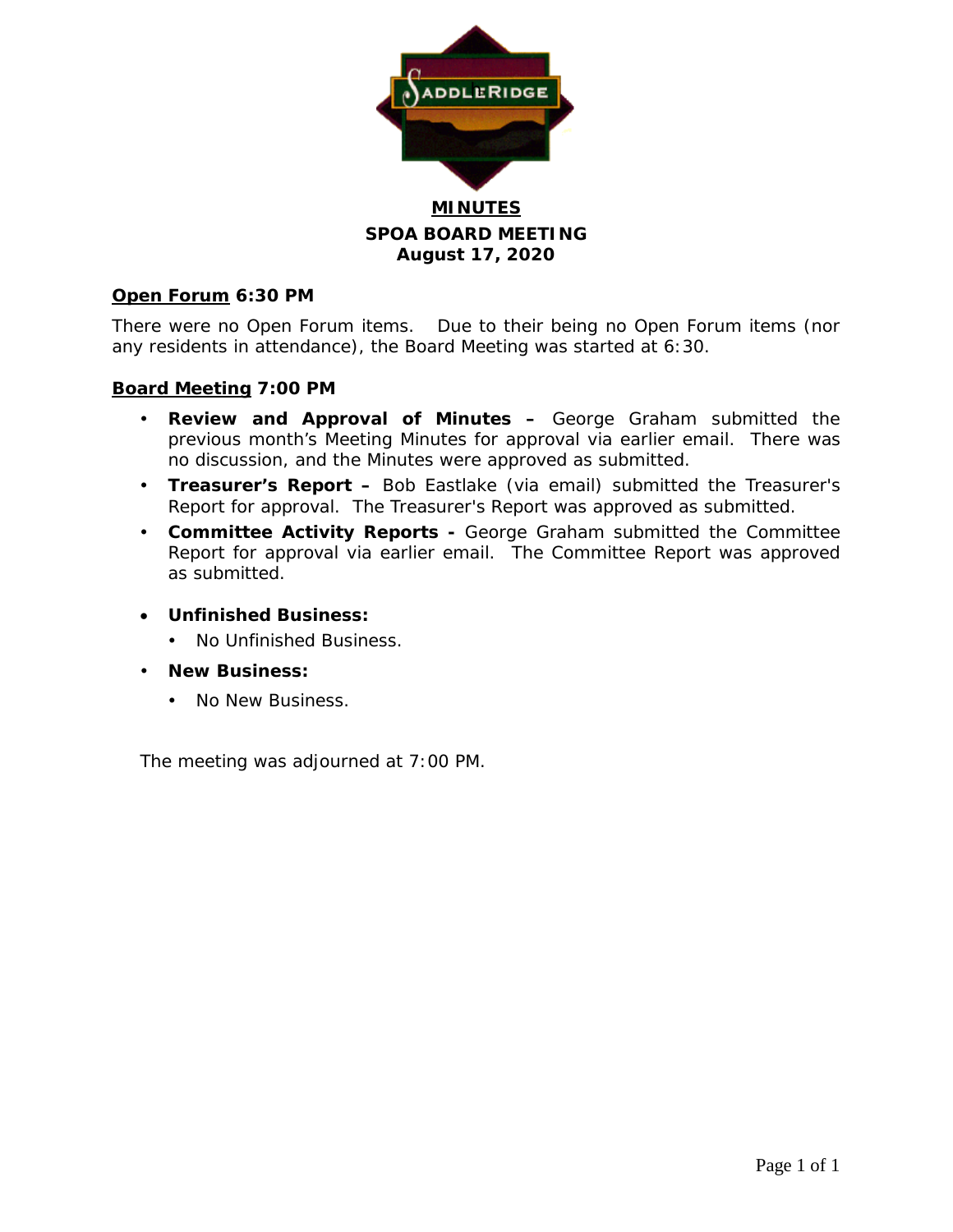08/02/20 **Cash Basis** 

# **SPOA Balance Sheet** As of July 31, 2020

|                                                         | Jul 31, 20  | Jul 31, 19  | \$ Change    |
|---------------------------------------------------------|-------------|-------------|--------------|
| <b>ASSETS</b>                                           |             |             |              |
| <b>Current Assets</b>                                   |             |             |              |
| <b>Checking/Savings</b><br><b>Broadway Bank CD 7439</b> | 51.322.34   | 51,039.32   | 283.02       |
| <b>Broadway Bank CD 7440</b>                            | 25.138.63   | 0.00        | 25,138.63    |
| <b>Ozona Checking</b>                                   | 23,727.78   | 18,301.22   | 5,426.56     |
| <b>Ozona Money Market</b>                               | 16,719.89   | 41.699.78   | $-24,979.89$ |
| <b>Total Checking/Savings</b>                           | 116,908.64  | 111,040.32  | 5,868.32     |
| <b>Accounts Receivable</b>                              |             |             |              |
| <b>Accounts Receivable</b>                              | $-588.59$   | $-494.59$   | $-94.00$     |
| <b>Total Accounts Receivable</b>                        | $-588.59$   | $-494.59$   | $-94.00$     |
| <b>Total Current Assets</b>                             | 116.320.05  | 110,545.73  | 5,774.32     |
| <b>Other Assets</b>                                     |             |             |              |
| <b>Saddleridge Property</b>                             | 80,500.00   | 80,500.00   | 0.00         |
| <b>Total Other Assets</b>                               | 80,500.00   | 80.500.00   | 0.00         |
| <b>TOTAL ASSETS</b>                                     | 196,820.05  | 191,045.73  | 5,774.32     |
| <b>LIABILITIES &amp; EQUITY</b><br>Equity               |             |             |              |
| <b>Opening Balance Equity</b>                           | 110,823.40  | 110,823.40  | 0.00         |
| <b>Retained Earnings</b>                                | 88.668.08   | 84.612.19   | 4,055.89     |
| Net Income                                              | $-2,671.43$ | $-4,389.86$ | 1,718.43     |
| <b>Total Equity</b>                                     | 196,820.05  | 191,045.73  | 5.774.32     |
| <b>TOTAL LIABILITIES &amp; EQUITY</b>                   | 196,820.05  | 191.045.73  | 5,774.32     |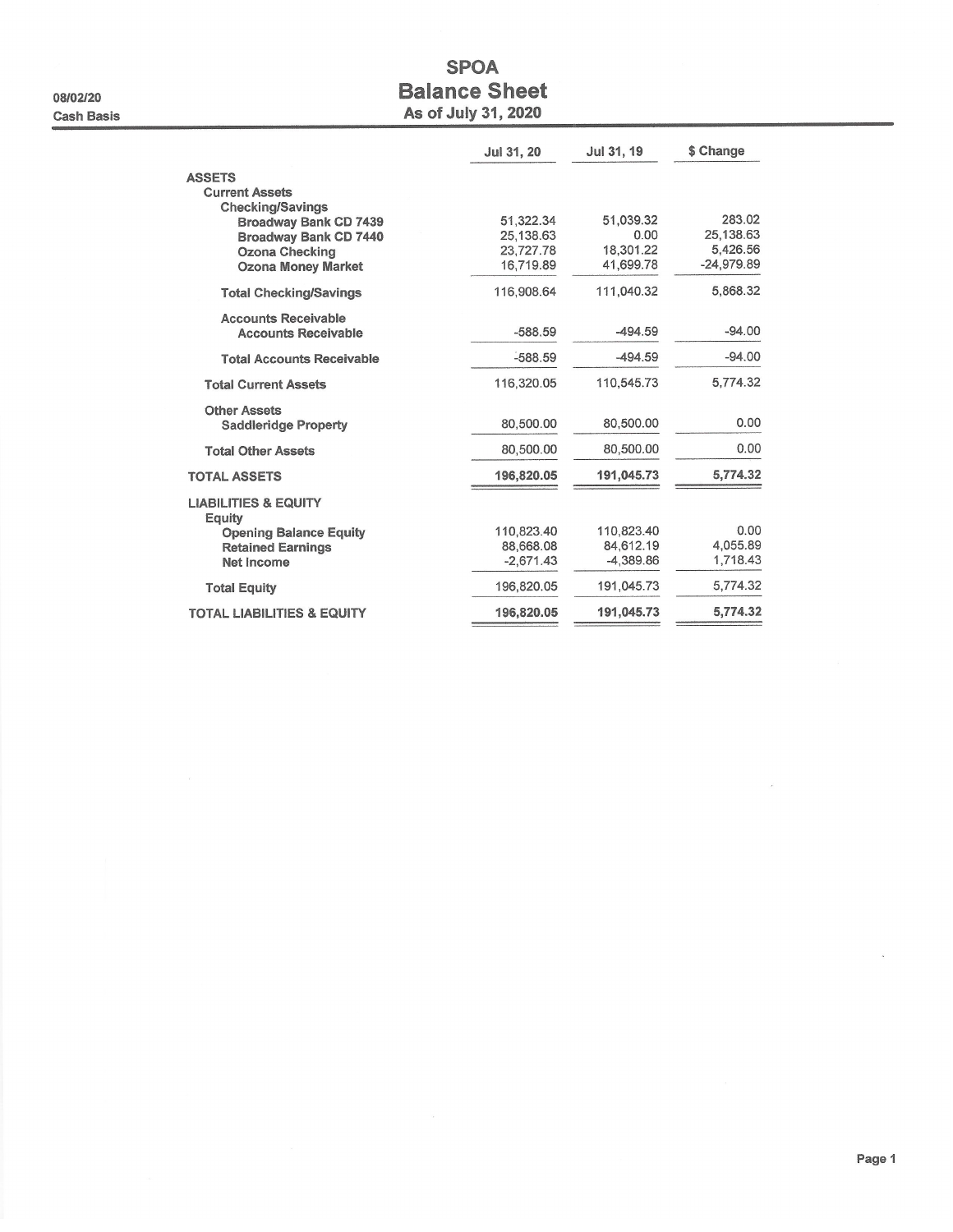3:26 PM 08/02/20

**Cash Basis** 

# **Saddleridge Property Owners Association** Profit & Loss Budget vs. Actual January through July 2020

|                                                            | Jan - Jul 20         | <b>Budget</b>      |
|------------------------------------------------------------|----------------------|--------------------|
| <b>Ordinary Income/Expense</b>                             |                      |                    |
| Income                                                     |                      |                    |
| <b>Clubhouse Usage Fee</b>                                 | 50.00<br>7,296.00    | 175.00<br>0.00     |
| <b>HOA Dues Collected</b><br><b>Interest Assessed Fees</b> | 65.78                | 20.25              |
| Interest Income                                            | 17.57                | 90.67              |
| <b>Resale Cert. Fee</b>                                    | 450.00               | 350.00             |
| <b>Transfer Fees</b>                                       | 350.00               | 450.00             |
| Uncategorized Income                                       | 0.00                 | 0.00               |
| <b>Total Income</b>                                        | 8,229.35             | 1,085.92           |
| Expense                                                    |                      |                    |
| <b>Accounting</b><br><b>Accounting-Bookkeeper</b>          | 1,327.20             | 1,295.00           |
| <b>Total Accounting</b>                                    | 1,327.20             | 1,295.00           |
| <b>Annual Septic Contract</b>                              | 0.00                 | 245,00             |
| <b>Bank Charges</b><br><b>Check Printing</b>               | 0.00                 | 0.00               |
| <b>Safe Deposit Box</b>                                    | 40.00                | 40.00              |
| <b>Service Charges</b>                                     | 0.00                 | 0.00               |
| <b>Total Bank Charges</b>                                  | 40.00                | 40.00              |
| <b>Clubhouse Expenses</b>                                  |                      |                    |
| Cleaning                                                   | 150.00               | 200.00             |
| <b>Furnishings</b>                                         | 0.00<br>215.00       | 923,48             |
| <b>Heating and AC</b><br>Insurance                         | 0.00                 | 0.00               |
| <b>Pest Control</b>                                        | 189.44               | 205.68             |
| <b>Plumbing Repairs</b>                                    | 0.00                 | 232.79             |
| <b>Repairs</b>                                             | 214.68               | 136.72             |
| <b>Septic Cleaning and Service</b><br>Trash                | 370.00<br>343.83     | 265.00<br>207.40   |
| <b>Total Clubhouse Expenses</b>                            | ò.<br>1,482.95       | 2,171.07           |
| <b>Food for Saddleridge Meetings</b>                       |                      |                    |
| <b>Food for Annual BBQ</b>                                 | 0.00                 | 835.44             |
| <b>Neighborhood Watch</b>                                  | 0.00                 | 0.00               |
| <b>Total Food for Saddleridge Meetings</b>                 | 0.00                 | 835.44             |
| Improvements                                               |                      |                    |
| Landscaping                                                |                      |                    |
| <b>Entrance</b>                                            | 2,126.91             | 0.00<br>0.00       |
| Lighting                                                   | 926.00               |                    |
| <b>Total Landscaping</b>                                   | 3,052.91             | 0.00               |
| <b>Total Improvements</b>                                  | 3,052.91             | 0.00               |
| Insurance-HOA Liability                                    | 842.00               | 752.00             |
| Insurance, D&O                                             | 2,243.00<br>1,020.00 | 3,057.00<br>900.00 |
| Lawn Maintenance<br><b>Legal-Attorney Fees</b>             | 0.00                 | 0.00               |
| <b>Mailings</b>                                            |                      |                    |
| <b>Box 924</b><br><b>Mailings - Other</b>                  | 0.00<br>20.85        | 0.00<br>128.00     |
| <b>Total Mailings</b>                                      | 20.85                | 128.00             |
| <b>Miscellaneous</b>                                       |                      |                    |
| <b>Legal Records</b>                                       | 0.00                 | 0.00               |
| <b>Miscellaneous - Other</b>                               | 6.05                 | 0.00               |
| <b>Total Miscellaneous</b>                                 | 6.05                 | 0.00               |
| <b>Neighborhood Watch</b>                                  | 0.00                 | 89.38              |
| <b>PEC Electricity</b>                                     | 774.97               | 1,006.77           |
| <b>Reconciliation Discrepancies</b>                        | 0.00                 | 0.06               |
| Taxes                                                      | 0.00<br>90.85        | 2,093.67<br>0.00   |
| <b>Web Hosting Fees</b>                                    |                      |                    |
| <b>Total Expense</b>                                       | 10,900.78            | 12,613.39          |
| <b>Net Ordinary Income</b>                                 | $-2,671.43$          | -11,527.47         |
| Net Income                                                 | $-2,671.43$          | $-11,527.47$       |

 $\bar{\chi}$